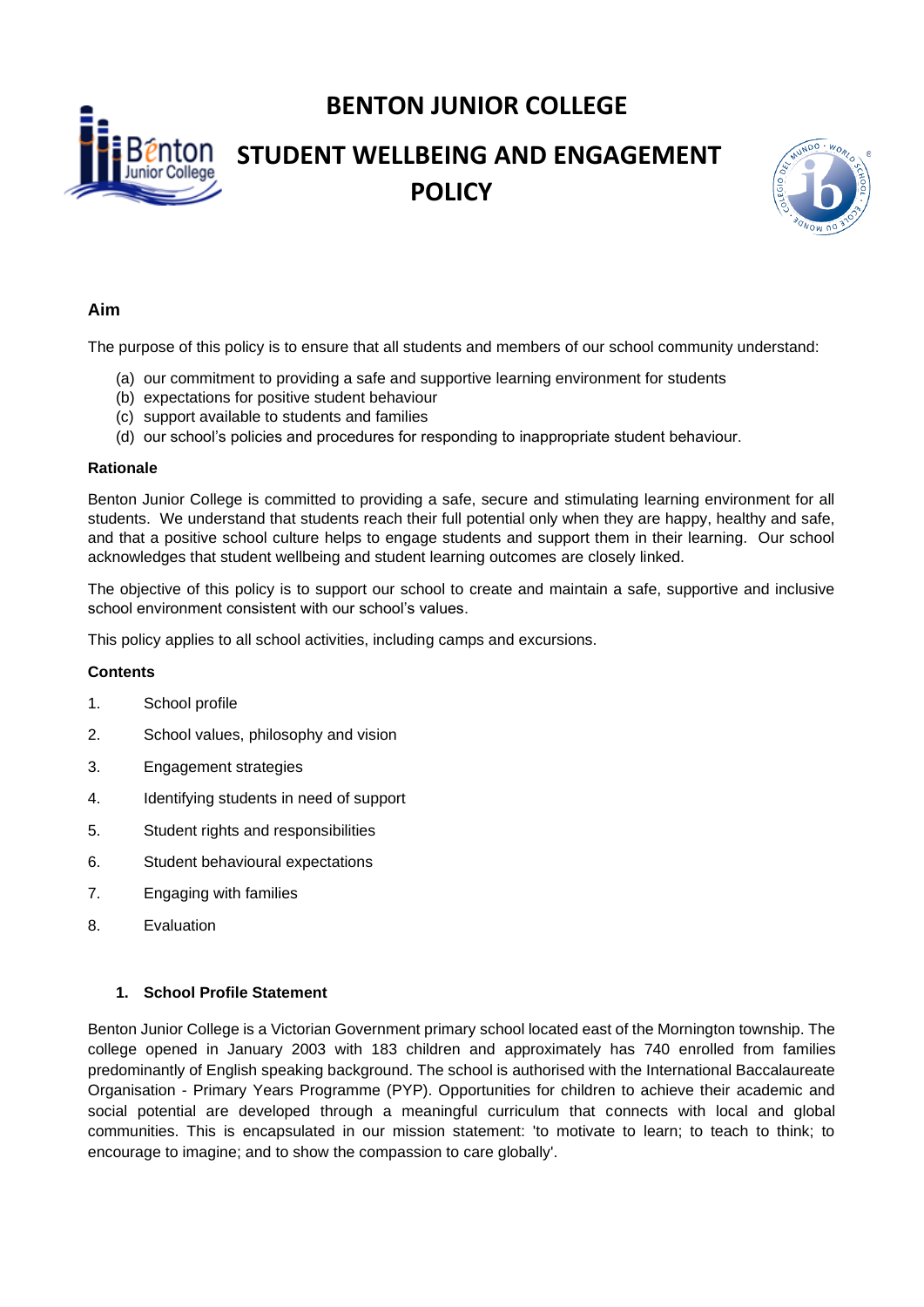Our school has a clear focus to improve student English and Mathematics achievements through a culture of collaboration and collective endeavour by all staff. Teachers worked in Year Level Teams to ensure a strong focus on students learning essential skills in English and Mathematics. Teachers plan collaboratively and use Common Formative Assessments to identify students' learning needs and personalise learning. There is a strong emphasis on explicit teaching and teams have developed 'I can' statements to enable students to identify their current learning and future learning goals. Our school has eight PLC Leaders, supported by two PLC link School Leaders and all staff actively participate with our PLC network collegiate schools.

Students are provided opportunity to participate in a wide range of extra-curricular activities which enhance and support our classroom programs. PAL (Peninsula Accelerated Learning), Instrumental Music, Performing and Visual Arts, ICT, Sport and Camping programs extend student learning opportunities. The school is architecturally designed featuring inter-connected open classrooms. The gymnasium provides a wonderful facility for PE and compliments our extensive sports grounds, basketball courts and playgrounds. Specialist classrooms for ICT, STEAM, Japanese, Art and Performing Arts also enrich students' experiences. Our school offers a welcoming, safe and stimulating learning environment for all children. Out of School Hours Care for school families is provided through our partnership with Team Kids.

As our enrolments have grown, the school has continued to nurture a calm, purposeful and respectful environment. Classrooms are well equipped, pleasant and welcoming. Student attendance records remain above the mean for other Victorian government schools. Staff maintain accurate records of attendance data and collaborate with parents to plan and address broader issues affecting a child's school attendance, including those children who arrive late to school in the morning.

Our transition and orientation programs support students to make a comfortable and positive transition to their new teachers and learning environment. Welcome cards/certificates and a buddy system for new students who commence throughout the year supports their integration into the school, together with parent class coordinators who assist the integration of new parents into our school community.

Student Engagement policies, Child Safe policies and whole-school behaviour management strategies continue to maintain and promote a consistent and positive approach to respond to the behavioural needs of our children. Children are guided effectively by staff and our School Wide Positive Behaviour Support (SWPBS) approach to make considered and responsible choices that demonstrate *we are learners, we are respectful, we are safe, we are resilient.* 

Partnerships between parents and staff are valued. Parents are actively involved in College Council, classroom programs, excursions, camps, student-led conferences, fundraising and school community events and celebrations.

Student wellbeing and engagement are a priority whereby staff collaborate with parents to use various information to identify the wellbeing and engagement needs of children. Student needs are identified and monitored through the use of data including Student, Staff and Parent Opinion surveys, Shire Council and community feedback data, feedback from Benton Voice, evaluation of behaviour management records, evaluation of college programs, parent/child/teacher interviews or conferences, observation and self-reports.

The College Council and leadership team regularly consult with children, parents/carers, support agencies and the broader community to ensure we are responsive to children's social, emotional, cognitive and cultural needs.

#### **2. School Values and Philosophy**

Benton Junior College is committed to developing and nurturing a community of life-long learners. We support the development of the whole person; a person with a positive self-image, who seeks excellence and respects the rights of others. Our intention is to make learning relevant and meaningful to children. Our focus is on children as capable individuals and as active constructors of their own learning. We aim to instil children with the motivation to learn, the ability to think, the courage to imagine and the compassion to care.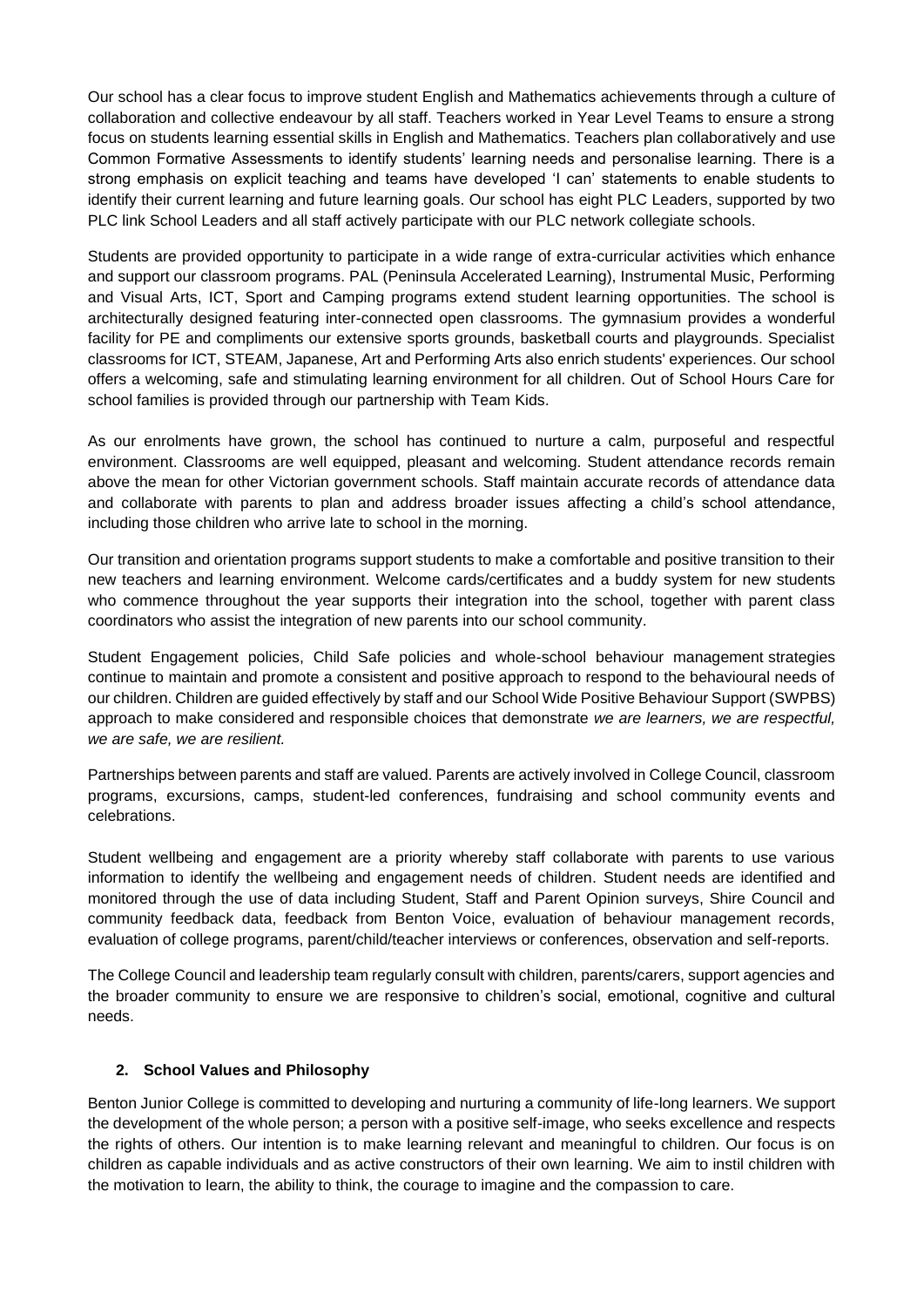Benton Junior College develops the individual talents of children and encourages them to relate the experience of the classroom to the realities of the world outside. Beyond intellectual rigour and high academic standards, strong emphasis is placed on the ideals of international understanding and responsible citizenship. Our children are nurtured to become critical and compassionate thinkers, lifelong learners and informed participants in local and world affairs, conscious of the shared humanity that binds all people together while respecting the variety of cultures and attitudes that makes for the richness of life.

## PYP Learner Profile

Benton Junior College children are:

*Inquirers*: They develop their natural curiosity. They acquire the skills necessary to conduct inquiry and research and show independence in learning. They actively enjoy learning and this love of learning will be sustained throughout their lives.

*Knowledgeable*: They explore concepts, ideas and issues that have local and global significance. In so doing, they acquire in-depth knowledge and develop understanding across a broad and balanced range of disciplines.

*Thinkers*: They exercise initiative in applying thinking skills critically and creatively to recognize and approach complex problems, and make reasoned, ethical decisions.

*Communicators*: They understand and express ideas and information confidently and creatively in a variety of modes of communication. They work effectively and willingly in collaboration with others.

*Principled*: They act with integrity and honesty, with a strong sense of fairness, justice and respect for the dignity of the individual, groups and communities. They take responsibility for their own actions and the consequences that accompany them.

*Open-minded:* They understand and appreciate their own cultures and personal histories, and are open to the perspectives, values and traditions of other individuals and communities. They are accustomed to seeking and evaluating a range of points of view, and are willing to grow from the experience.

*Caring*: They show empathy, compassion and respect towards the needs and feelings of others. They have a personal commitment and responsibility to have a positive influence on themselves, the lives of others and to the environment.

*Risk-takers*: They approach unfamiliar situations and uncertainty with courage and forethought, and have the independence of spirit to explore new roles, ideas and strategies. They are brave and articulate in defending their beliefs.

*Balanced*: They understand the importance of intellectual, physical and emotional balance to achieve personal well-being for themselves and others.

*Reflective*: They give thoughtful consideration to their own learning and experience. They are able to assess and understand their strengths and limitations in order to support their learning and personal development.

# **3. Engagement Strategies**

Benton Junior College has developed a range of strategies to promote engagement, positive behaviour and respectful relationships for all students in our school. We acknowledge that some students may need extra social, emotional or educational support at school, and that the needs of students will change over time as they grow and learn.

#### **Whole school strategies to promote positive behaviour and inclusion include:**

- high and consistent expectations of all staff, students and parents and carers
- prioritise positive relationships between staff and students, recognising the fundamental role this plays in building and sustaining student wellbeing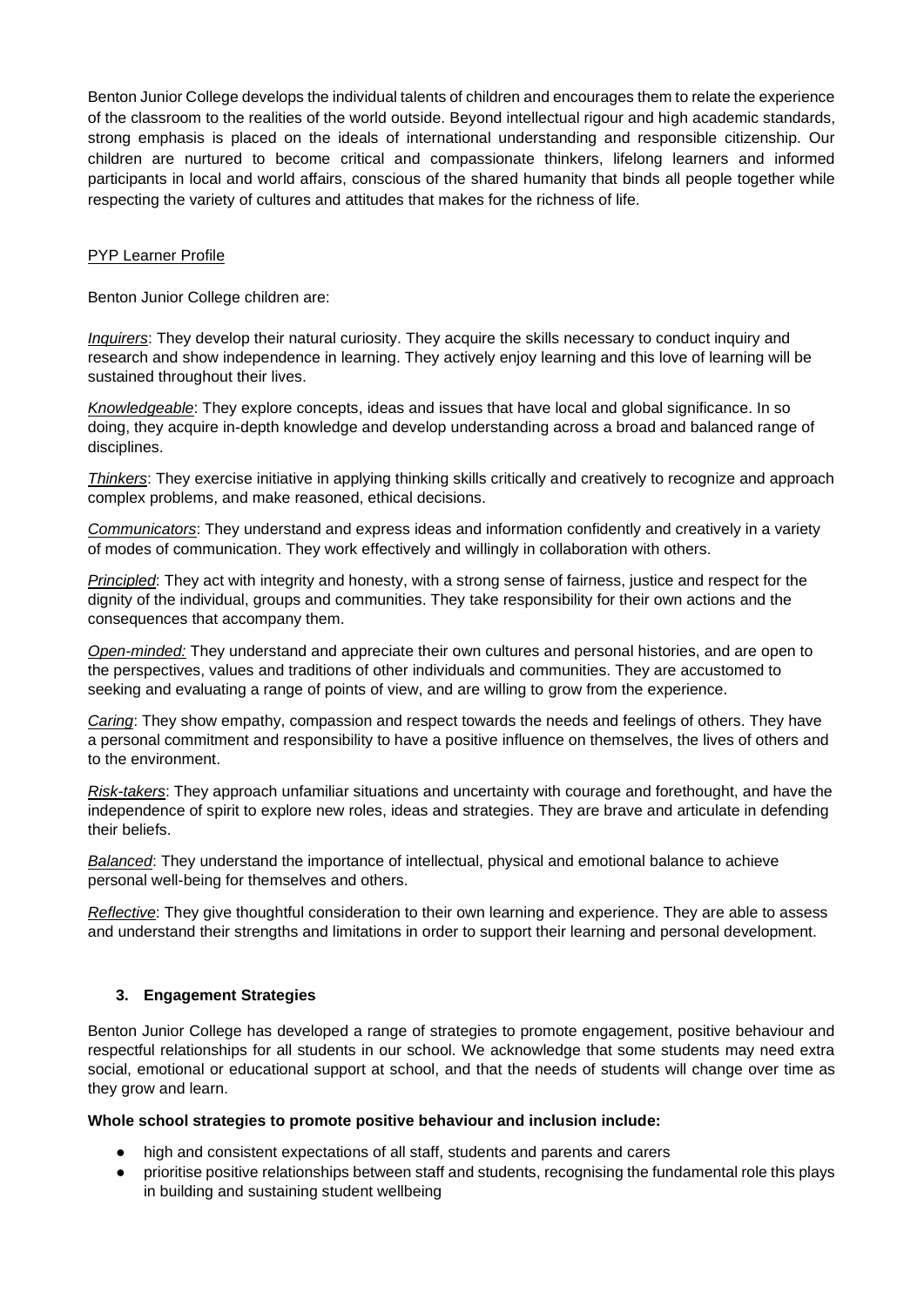- creating a culture that is inclusive, engaging and supportive
- welcoming all parents/carers and being responsive to them as partners in learning
- analysing and being responsive to a range of school data such as attendance, Attitudes to School Survey, Parent Opinion Survey data, student management data and school level assessment data
- teachers at Benton Junior College use a Mathematics and Reading instructional model to ensure an explicit, common and shared model of instruction to ensure that evidenced-based, high yield teaching practices are incorporated into all lessons
- teachers at Benton Junior College adopt a broad range of teaching and assessment approaches to effectively respond to the diverse learning styles, strengths and needs of our students and follow the standards set by the Victorian Institute of Teaching
- our school's Statement of Values are incorporated into our curriculum and promoted to students, staff and parents so that they are shared and celebrated as the foundation of our school community
- carefully planned transition programs to support students moving into different stages of their schooling
- positive behaviour and student achievement is acknowledged in the classroom, and formally in school assemblies and communication to parents
- monitor student attendance and implement attendance improvement strategies at a whole-school, cohort and individual level
- students have the opportunity to contribute to and provide feedback on decisions about school operations through Benton Voice and other forums including Year Level Planning meetings. Students are also encouraged to speak with their teachers, Principal Team and Student Wellbeing Leading Teacher whenever they have any questions or concerns.
- create opportunities for cross—age connections amongst students through the buddy program and buddy classes as well as special event days such as House Spirit Day.
- we engage in School Wide Positive Behaviour Support (SWPBS) with our staff, students, and parents/carers through the collaborative development of the Benton Junior College Behaviour Matrix, which is supported by the seven essential features of common philosophy & purpose, leadership, clarifying expected behaviours, teaching expected behaviours, acknowledging expected behaviour, discouraging inappropriate behaviour, and ongoing monitoring.
	- o Circle Time
	- o Highway Heroes

# **Student Specific strategies include:**

- Individual Education Plan and Behaviour Support Plan
- Disability Inclusion Program (Tier1, Tier 2 & Tier 3 formally PSD)
- referral to Student Wellbeing Coordinator, Inclusion & Engagement Leader, School based Speech Pathologist and Social Worker, and Student Support Services
- referral to ChildFirst, Headspace, Oz child, Shine Assist or other external organisations

Benton Junior College implements a range of strategies that support and promote individual engagement.

These can include:

- building constructive relationships with students at risk or students who are vulnerable due to complex individual circumstances
- meeting with student and their parent/carer to talk about how best to help the student engage with school
- developing an Individual Education Plan and/or a Behaviour Support Plan
- considering if any environmental changes need to be made, for example changing the classroom set up
- referring the student to:
	- o school-based wellbeing supports
	- o Student Support Services
	- o Appropriate external supports such as council-based youth and family services, other allied health professionals, Headspace, child and adolescent mental health services or ChildFirst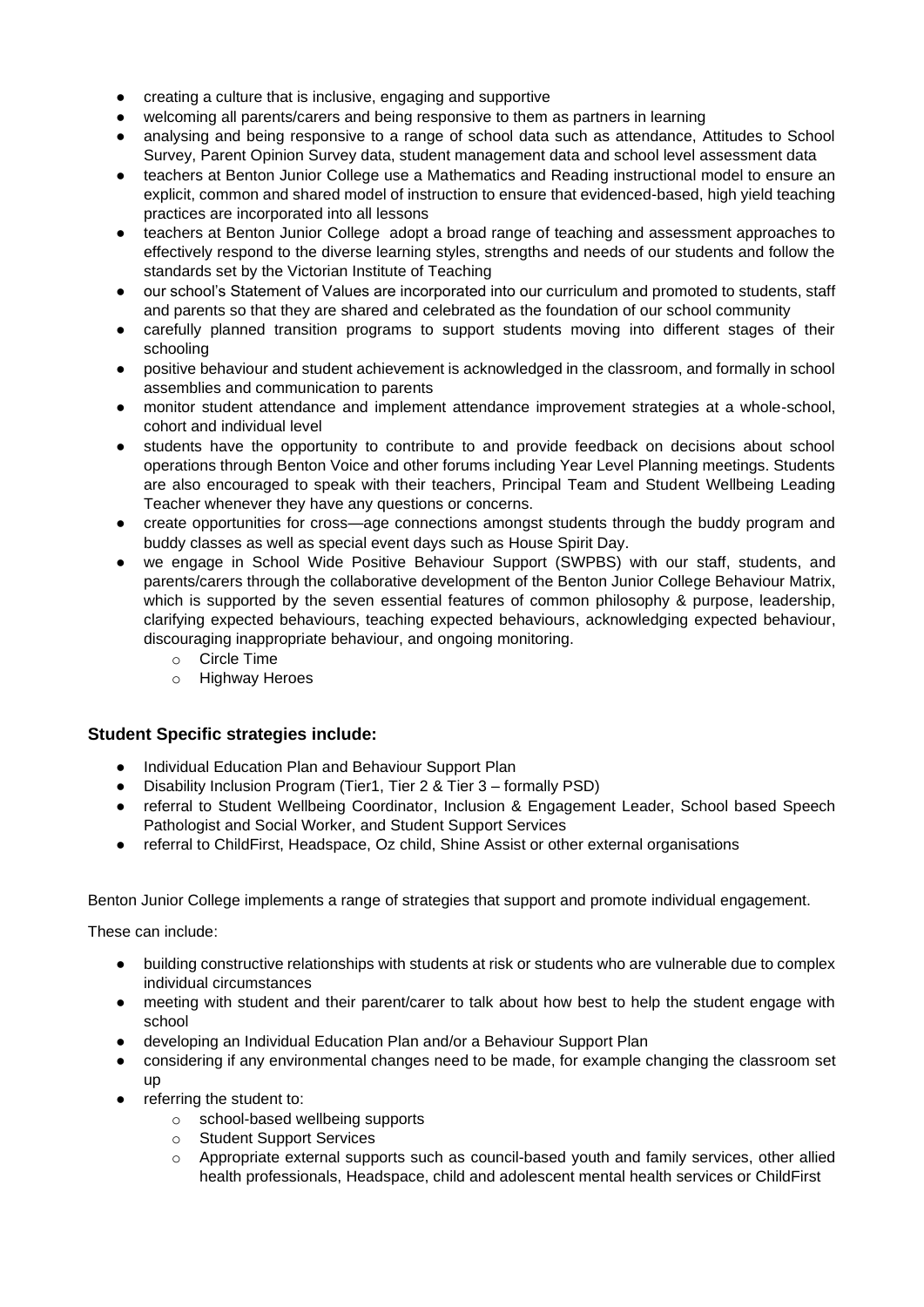Where necessary the school will support the student's family to engage by:

- being responsive and sensitive to changes in the student's circumstances and health and wellbeing
- collaborating, where appropriate and with the support of the student and their family, with any external allied health professionals, services or agencies that are supporting the student
- monitoring individual student attendance and developing an Attendance Improvement Plans in collaboration with the student and their family
- running regular Student Support Group meetings for all students:
	- o with a disability or learning difficulty
	- o in Out of Home Care
	- o Koorie students
	- o and with other complex needs that require ongoing support and monitoring.

## **4. Identifying students in need of support**

Benton Junior College is committed to providing the necessary support to ensure our students are supported intellectually, emotionally and socially. The Student Wellbeing team plays a significant role in developing and implementing strategies help identify students in need of support and enhance student wellbeing. Benton Junior College will utilise the following information and tools to identify students in need of extra emotional, social or educational support:

- personal, health and learning information gathered upon enrolment and while the student is enrolled
- attendance records
- academic performance
- observations by school staff such as changes in engagement, behaviour, self-care, social connectedness and motivation
- detention and suspension data
- engagement with families
- self-referrals or referrals from peers

#### **5. Student rights and responsibilities**

All members of our school community have a right to experience a safe and supportive school environment. We expect that all students, staff, parents and carers treat each other with respect and dignity. Our school's Statement of Values highlights the rights and responsibilities of members of our community.

Students have the right to:

- participate fully in their education
- feel safe, secure and happy at school
- learn in an environment free from bullying, harassment, violence, discrimination or intimidation
- express their ideas, feelings and concerns.

Students have the responsibility to:

- participate fully in their educational program
- display positive behaviours that demonstrate respect for themselves, their peers, their teachers and members of the school community
- respect the right of others to learn.

Students who may have a concern about something that has happened at school are encouraged to speak to their parents or carers and approach a trusted teacher or a member of the school leadership team.

#### **6. Student behavioural expectations**

Behavioural expectations of students, staff and families are grounded in our school's Statement of Values, Anti-bullying, Cyber-bullying and Harassment Policy. An Outline of student's expectations is also found in the BJC SWPBS Matrix.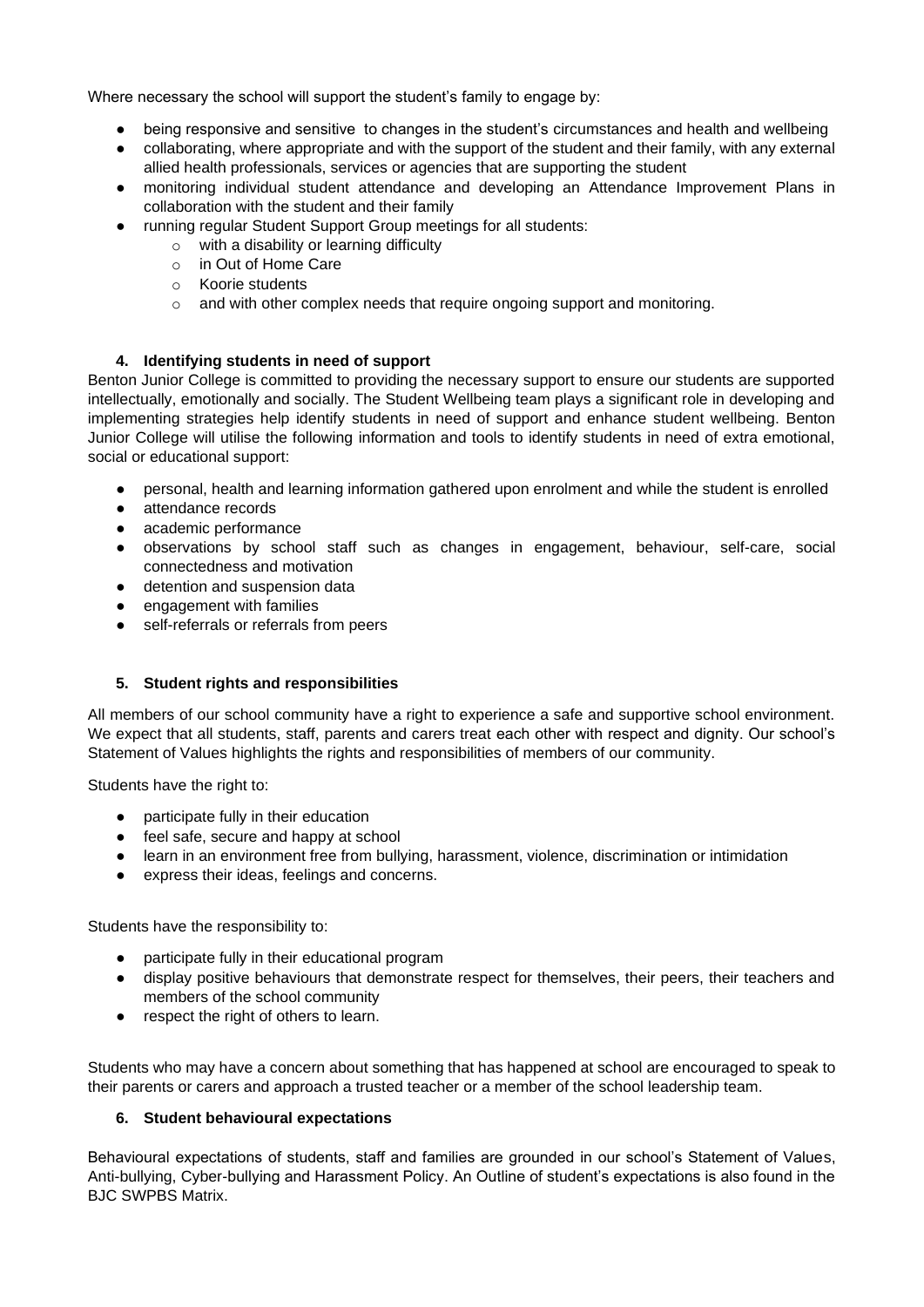When a student acts in breach of the behaviour standards of our school community, Benton Junior College will institute a staged response, consistent with the Department's Student Engagement and Inclusion Guidelines. Where appropriate, parents will be informed about the inappropriate behaviour and the disciplinary action taken by teachers and other school staff.

Disciplinary measures may be used as part of a staged response to inappropriate behaviour in combination with other engagement and support strategies to ensure that factors that may have contributed to the student's behaviour are identified and addressed. Disciplinary measures at our school will be applied fairly and consistently. Students will always be provided with an opportunity to be heard.

Disciplinary measures that may be applied include:

- warning a student that their behaviour is inappropriate
- teacher controlled consequences such as moving a student in a classroom or other reasonable and proportionate responses to misbehaviour
- withdrawal of privileges
- referral to the PLC Team Leader
- referral to Student Wellbeing Leading Teacher or principal team
- detentions
- behaviour reviews
- suspension
- expulsion

Suspension and expulsion are measures of last resort and may only be used in particular situations consistent with Department policy, available at:

http://www.education.vic.gov.au/school/principals/spag/participation/pages/engagement.aspx

Corporal punishment is prohibited in our school and will not be used in any circumstance.

## **7. Engaging with families**

Benton Junior College values the input of parents and carers, and we will strive to support families to engage in their child's learning and build their capacity as active learners. We aim to be partners in learning with parents and carers in our school community.

We work hard to create successful partnerships with parents and carers by:

- ensuring that all parents have access to our school policies and procedures, available on our school website
- maintaining an open, respectful line of communication between parents and staff
- providing parent volunteer opportunities so that families can contribute to school activities
- involving families with homework and other curriculum-related activities
- involving families in school decision making
- coordinating resources and services from the community for families
- including families in Student Support Groups, and developing individual education plans for students

## **8. Evaluation**

Benton Junior College will collect data each year to understand the frequency and types of wellbeing issues that are experienced by our students so that we can measure the success or otherwise of our school based strategies and identify emerging trends or needs.

Sources of data that will be assessed on an annual basis include:

- Student Attitudes to School survey
- incidents data
- school reports
- Parent Opinion Survey
- Attendance

#### **FURTHER INFORMATION AND RESOURCES**